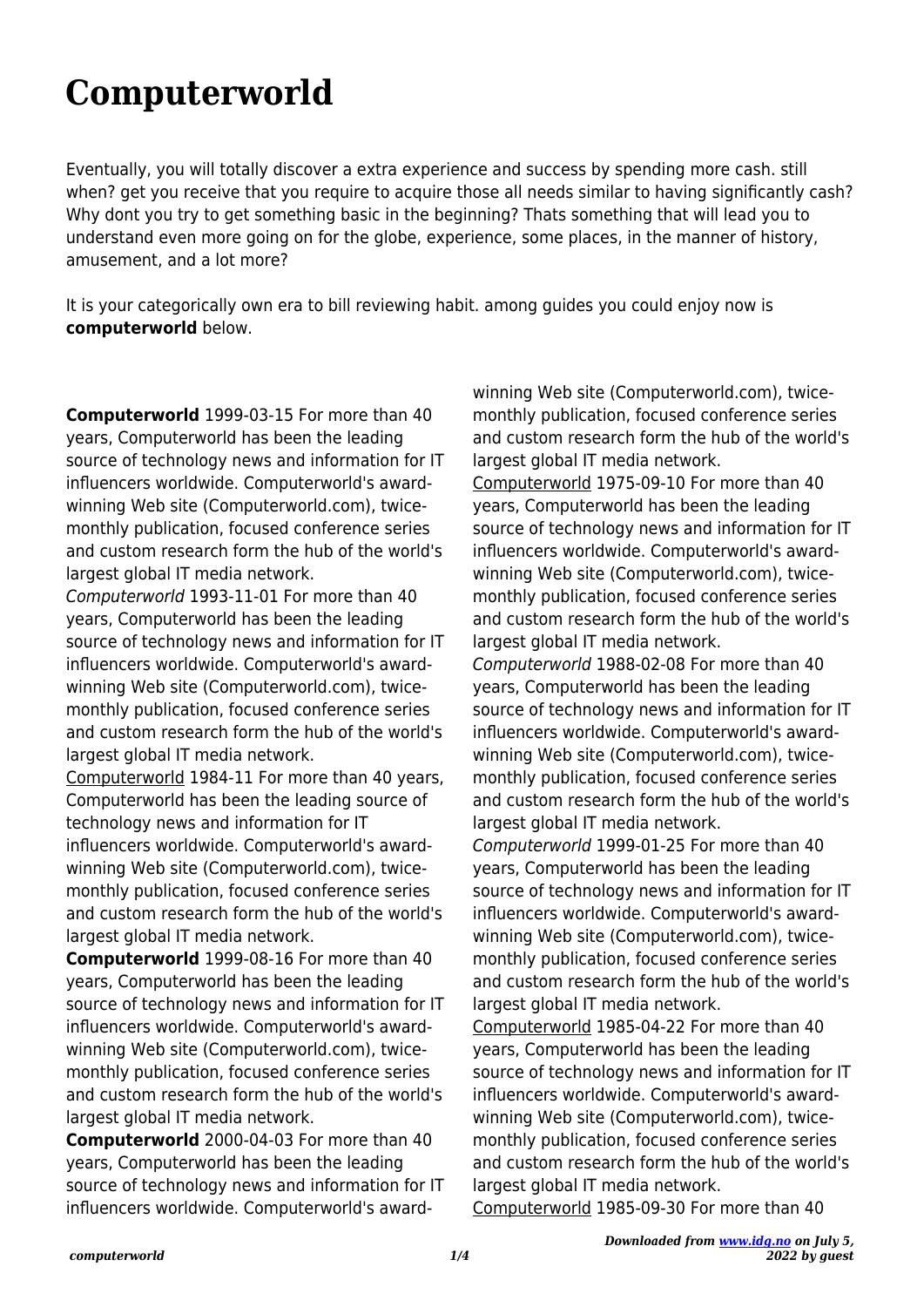years, Computerworld has been the leading source of technology news and information for IT influencers worldwide. Computerworld's awardwinning Web site (Computerworld.com), twicemonthly publication, focused conference series and custom research form the hub of the world's largest global IT media network.

**Computerworld** 1984-12-24 For more than 40 years, Computerworld has been the leading source of technology news and information for IT influencers worldwide. Computerworld's awardwinning Web site (Computerworld.com), twicemonthly publication, focused conference series and custom research form the hub of the world's largest global IT media network.

**Computerworld** 1976-12-20 For more than 40 years, Computerworld has been the leading source of technology news and information for IT influencers worldwide. Computerworld's awardwinning Web site (Computerworld.com), twicemonthly publication, focused conference series and custom research form the hub of the world's largest global IT media network.

**Computerworld** 2001-12-10 For more than 40 years, Computerworld has been the leading source of technology news and information for IT influencers worldwide. Computerworld's awardwinning Web site (Computerworld.com), twicemonthly publication, focused conference series and custom research form the hub of the world's largest global IT media network.

**Computerworld** 1987-03-02 For more than 40 years, Computerworld has been the leading source of technology news and information for IT influencers worldwide. Computerworld's awardwinning Web site (Computerworld.com), twicemonthly publication, focused conference series and custom research form the hub of the world's largest global IT media network.

**Computerworld** 1977-09-26 For more than 40 years, Computerworld has been the leading source of technology news and information for IT influencers worldwide. Computerworld's awardwinning Web site (Computerworld.com), twicemonthly publication, focused conference series and custom research form the hub of the world's largest global IT media network.

Computerworld 1993-08-23 For more than 40 years, Computerworld has been the leading source of technology news and information for IT influencers worldwide. Computerworld's awardwinning Web site (Computerworld.com), twicemonthly publication, focused conference series and custom research form the hub of the world's largest global IT media network.

**Computerworld** 1973-08-29 For more than 40 years, Computerworld has been the leading source of technology news and information for IT influencers worldwide. Computerworld's awardwinning Web site (Computerworld.com), twicemonthly publication, focused conference series and custom research form the hub of the world's largest global IT media network.

**Computerworld** 1985-10-07 For more than 40 years, Computerworld has been the leading source of technology news and information for IT influencers worldwide. Computerworld's awardwinning Web site (Computerworld.com), twicemonthly publication, focused conference series and custom research form the hub of the world's largest global IT media network.

**Computerworld** 2000-05-22 For more than 40 years, Computerworld has been the leading source of technology news and information for IT influencers worldwide. Computerworld's awardwinning Web site (Computerworld.com), twicemonthly publication, focused conference series and custom research form the hub of the world's largest global IT media network.

Computerworld Alfred Elton Van Vogt 1983 **Computerworld** 1980-05-05 For more than 40 years, Computerworld has been the leading source of technology news and information for IT influencers worldwide. Computerworld's awardwinning Web site (Computerworld.com), twicemonthly publication, focused conference series and custom research form the hub of the world's largest global IT media network.

**Computerworld** 1994-01-24 For more than 40 years, Computerworld has been the leading source of technology news and information for IT influencers worldwide. Computerworld's awardwinning Web site (Computerworld.com), twicemonthly publication, focused conference series and custom research form the hub of the world's largest global IT media network.

**Computerworld** 1996-09-09 For more than 40 years, Computerworld has been the leading source of technology news and information for IT influencers worldwide. Computerworld's awardwinning Web site (Computerworld.com), twicemonthly publication, focused conference series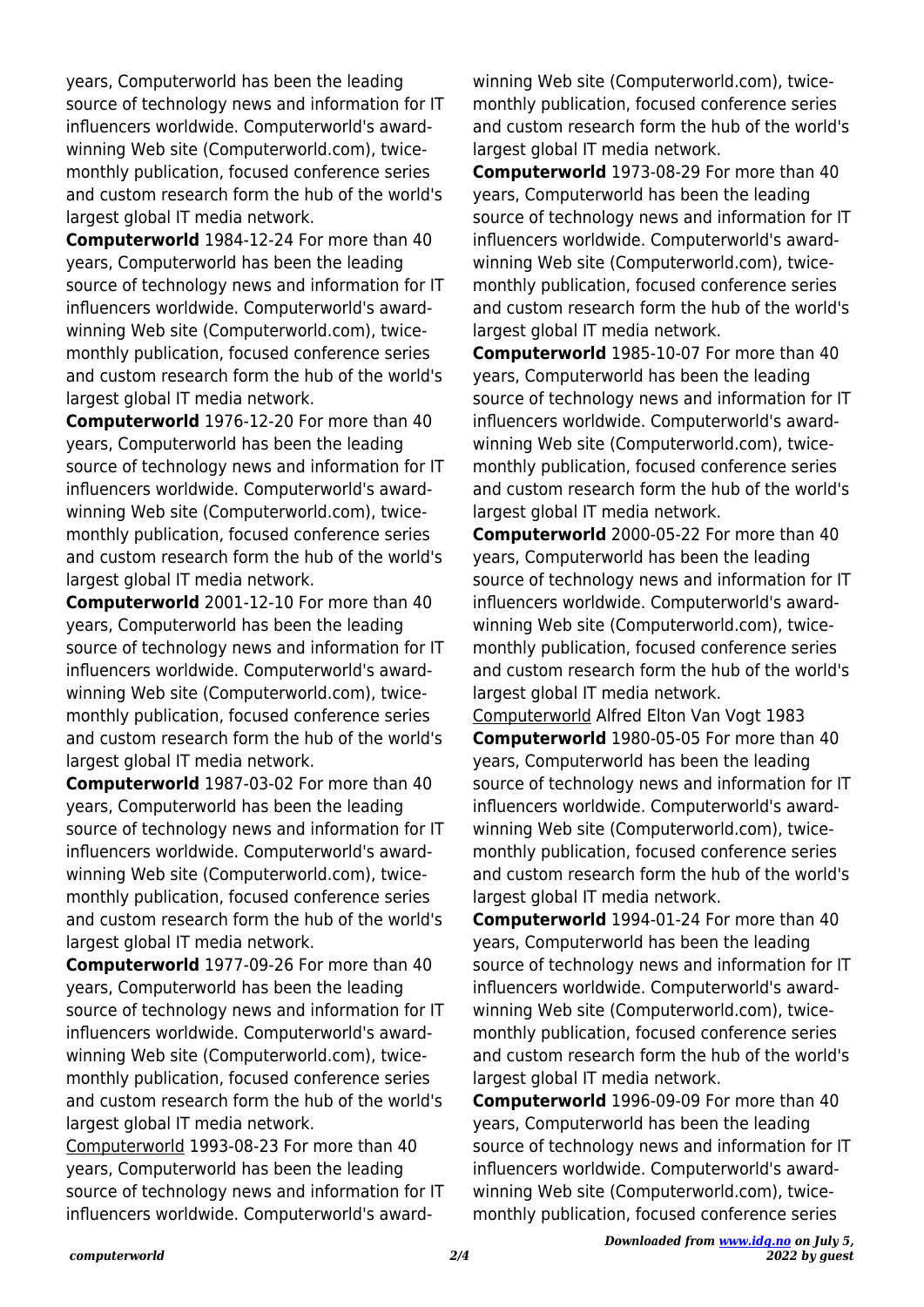and custom research form the hub of the world's largest global IT media network.

**Computerworld** 1980-10-20 For more than 40 years, Computerworld has been the leading source of technology news and information for IT influencers worldwide. Computerworld's awardwinning Web site (Computerworld.com), twicemonthly publication, focused conference series and custom research form the hub of the world's largest global IT media network.

**Computerworld** 1986-01-13 For more than 40 years, Computerworld has been the leading source of technology news and information for IT influencers worldwide. Computerworld's awardwinning Web site (Computerworld.com), twicemonthly publication, focused conference series and custom research form the hub of the world's largest global IT media network.

Computerworld 1982-06-07 For more than 40 years, Computerworld has been the leading source of technology news and information for IT influencers worldwide. Computerworld's awardwinning Web site (Computerworld.com), twicemonthly publication, focused conference series and custom research form the hub of the world's largest global IT media network.

Computerworld 1985-07-22 For more than 40 years, Computerworld has been the leading source of technology news and information for IT influencers worldwide. Computerworld's awardwinning Web site (Computerworld.com), twicemonthly publication, focused conference series and custom research form the hub of the world's largest global IT media network.

Computerworld 1982-03-15 For more than 40 years, Computerworld has been the leading source of technology news and information for IT influencers worldwide. Computerworld's awardwinning Web site (Computerworld.com), twicemonthly publication, focused conference series and custom research form the hub of the world's largest global IT media network.

Computerworld 1987-04-20 For more than 40 years, Computerworld has been the leading source of technology news and information for IT influencers worldwide. Computerworld's awardwinning Web site (Computerworld.com), twicemonthly publication, focused conference series and custom research form the hub of the world's largest global IT media network.

Computerworld 1998-11-30 For more than 40

years, Computerworld has been the leading source of technology news and information for IT influencers worldwide. Computerworld's awardwinning Web site (Computerworld.com), twicemonthly publication, focused conference series and custom research form the hub of the world's largest global IT media network.

Computerworld 1983-07-11 For more than 40 years, Computerworld has been the leading source of technology news and information for IT influencers worldwide. Computerworld's awardwinning Web site (Computerworld.com), twicemonthly publication, focused conference series and custom research form the hub of the world's largest global IT media network.

Computerworld 1983-04-11 For more than 40 years, Computerworld has been the leading source of technology news and information for IT influencers worldwide. Computerworld's awardwinning Web site (Computerworld.com), twicemonthly publication, focused conference series and custom research form the hub of the world's largest global IT media network.

Computerworld 2000-03-06 For more than 40 years, Computerworld has been the leading source of technology news and information for IT influencers worldwide. Computerworld's awardwinning Web site (Computerworld.com), twicemonthly publication, focused conference series and custom research form the hub of the world's largest global IT media network.

**Computerworld** 1993-06-21 For more than 40 years, Computerworld has been the leading source of technology news and information for IT influencers worldwide. Computerworld's awardwinning Web site (Computerworld.com), twicemonthly publication, focused conference series and custom research form the hub of the world's largest global IT media network.

**Computerworld** 1984-05-21 For more than 40 years, Computerworld has been the leading source of technology news and information for IT influencers worldwide. Computerworld's awardwinning Web site (Computerworld.com), twicemonthly publication, focused conference series and custom research form the hub of the world's largest global IT media network.

Computerworld 1985-03-25 For more than 40 years, Computerworld has been the leading source of technology news and information for IT influencers worldwide. Computerworld's award